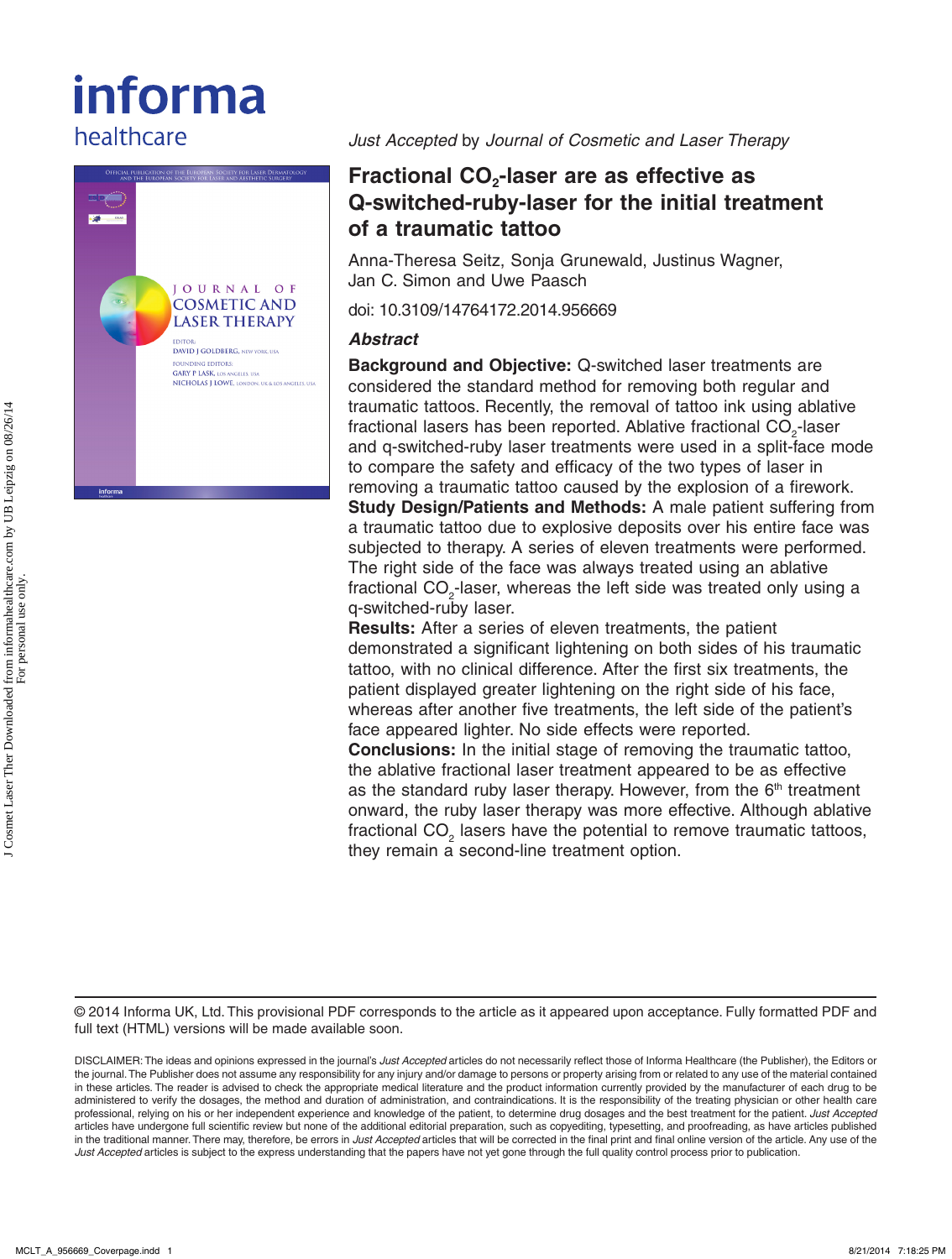### Fractional  $CO<sub>2</sub>$ -laser are as effective as Q-switched-ruby-laser

for the initial treatment of a traumatic tattoo

Anna-Theresa Seitz, Sonja Grunewald, Justinus Wagner, Jan C. Simon and Uwe Paasch

Universitätsklinikum Leipzig AöR, Klinik für Dermatologie, Venerologie und Allergologie, Philipp-Rosenthal-Straße 23, 04103 Leipzig

**Correspondence:** Dr. med. Anna-Theresa Seitz, Philipp-Rosenthal-Straße 23, 04103 Leipzig. Tel: +49-341-9718369. Fax: +49-341-9718609. E-mail: annatheresa.seitz@medizin.uni-leipzig.de

Short title: Laser treatment of a traumatic tattoo

#### Abstract

Franchine<br>
Universitetskinikum Leipzig AGR, Klinik für Dermatologie, Venerologie und Allergologie<br>
Philipp-Rosenthal-Straße 23, 04103 Leipzig<br>
Orrespondence: Dr. med. Anna-Theresa Seitz, Philipp-Rosenthal-Straße 23<br>
Orresp **Background and Objective:** Q-switched laser treatments are considered the standard method for removing both regular and traumatic tattoos. Recently, the removal of tattoo ink using ablative fractional lasers has been reported. Ablative fractional  $CO<sub>2</sub>$ -laser and q-switched-ruby laser treatments were used in a split-face mode to compare the safety and efficacy of the two types of laser in removing a traumatic tattoo caused by the explosion of a firework.

**Study Design/Patients and Methods:** A male patient suffering from a traumatic tattoo due to explosive deposits over his entire face was subjected to therapy. A series of eleven treatments were performed. The right side of the face was always treated using an ablative fractional CO<sub>2</sub>-laser, whereas the left side was treated only using a q-switched-ruby laser.

**Results:** After a series of eleven treatments, the patient demonstrated a significant lightening on both sides of his traumatic tattoo, with no clinical difference. After the first six treatments, the patient displayed greater lightening on the right side of his face, whereas after another five treatments, the left side of the patient's face appeared lighter. No side effects were reported.

**Conclusions:** In the initial stage of removing the traumatic tattoo, the ablative fractional laser treatment appeared to be as effective as the standard ruby laser therapy. However, from the  $6<sup>th</sup>$  treatment onward, the ruby laser therapy was more effective. Although ablative fractional  $CO<sub>2</sub>$  lasers have the potential to remove traumatic tattoos, they remain a second-line treatment option.

**Key words:** ablative fractional laser therapy, fireworks, q-switched-ruby laser, traumatic tattoo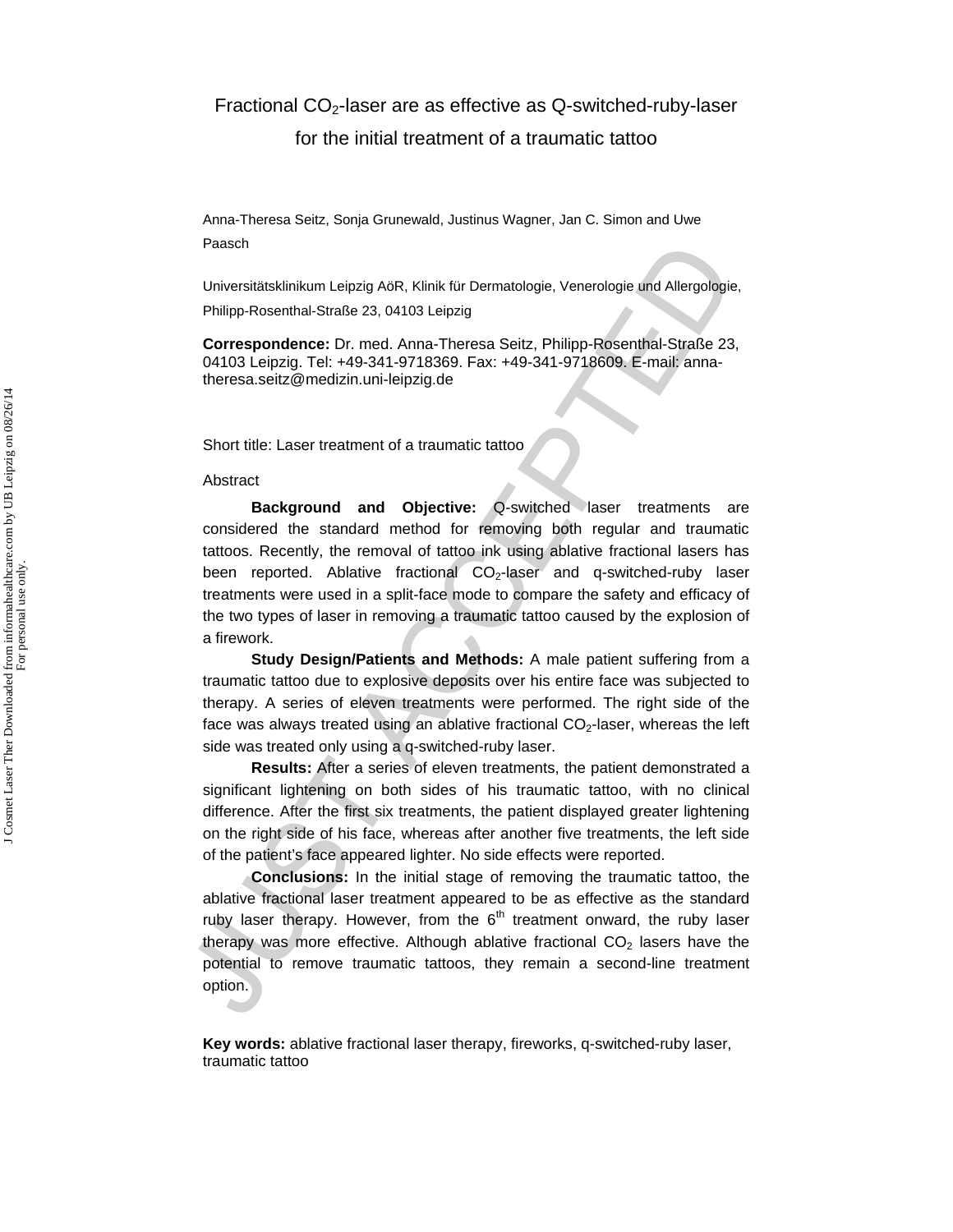#### **INTRODUCTION**

Traumatic tattoos resulting from fireworks lead to the forceful impregnation of the skin with gunpowder granules. To date, Q-switched lasers are the gold standard for the removal of regular tattoos represented by very small ink particles and as a second-line therapy for the removal of traumatic tattoos if surgical debridement can be applied [1]. However, particularly in the case of traumatic tattoos, the pigment particles are often too large to be removed using the q-switched-laser modality [2]. Additionally, there is a risk of triggering further explosions and deeper penetration of the gunpowder granules into the skin [3].

Recently, the removal of tattoo ink using an ablative fractional  $CO<sub>2</sub>$ -laser (AFXL) in a mouse model as well as in two patients with a tattoo allergy has been reported [4;5]. The fractional treatment resulted in the physical removal of a portion of the tattoo ink. This was mediated by the further ablation and destruction of the tattoo pigment within microscopic ablation zones as well as by discharging the tattoo pigment using a microscopic exudative necrotic debris (MEND) shuttle. The latter method is similar to reactive perforating skin diseases. Here, we present the comparative outcomes for a patient with a full-face explosive tattoo who was treated using CO<sub>2</sub>-laser-based AFXL therapy and q-switched-ruby laser therapy in a split-face mode.

#### **METHODS/DESCRIPTION OF TECHNIQUE**

A 44-year-old male patient presented with multiple gunpowder insertions as well as a corneal ulcer and a contusio bulbi after an accidental explosion of fireworks at his local shooting club. Intracranial injuries were excluded by CCT-scanning. Two days after the initial treatment by ophthalmologists and mechanical brushing performed at the oral and maxillofacial surgical clinic, the patient was referred for dermatological treatments.

Upon his first visit, multiple hemorrhagic and partially yellowed crusts were present on his entire face (Fig. 1). The i.v. antibiotic treatment using 750 mg of cefuroxim twice daily as well as topical treatment using a local disinfectant (Octenisept solution  $\mathcal{O}_p$ ) initiated upon his first presentation were continued for 10 days. One month after the accident, after the initial skin healing, there was still a considerable amount of black-blue pigmentation in the dermis as well as multiple red scars, particularly on his right forehead. A small biopsy of his left nasolabial sulcus revealed chronic fibrotic partially granulomatous dermatitis with extracellular pigment present to a depth of 1 mm (Fig. 2).

Fracture and the physical recentral in period is not<br>incoment resulted by the further abid on the further abit of the time in<br>K. This was need to the state as well as by discharging the tattoo pigment within microscopie Six-weeks post injury, the patient received his first laser treatment for the removal of the gunpowder pigment remaining in his facial skin. One hour prior to the laser treatment, a local anesthetic cream containing lidocaine and prilocain (EMLA®) was applied to the patient´s face under occlusion. With the written informed consent of the patient, the right half of his face was treated using a fractional  $CO<sub>2</sub>$ -laser (10 600 nm Exelo<sub>2</sub>, Alma Lasers GmbH, Erlangen, Germany) at a pulse duration of 2 ms and a fluence of 40 J/cm². The left part of his face was treated using a q-switched ruby laser (694 nm Sinon, Alma Lasers GmbH, Erlangen, Germany) at a fluence of 5.5 J/cm².

The patient received eleven treatments, which were performed at four-week intervals. The treatments were well tolerated, even when the laser fluencies were increased following the second treatment session, to 60 J/cm<sup>2</sup> (for the fractional CO<sub>2</sub>-laser) and 7 J/cm<sup>2</sup> (for the ruby laser). Due to the injury to the patient's right eye, including a corneal ulcer, we refrained from placing a metal shield in direct contact with the eye. Therefore, the eye lid could not be treated. After each treatment, cold packs were applied for 1-2 days. The patient received a prophylactic anti-herpes treatment of 200 mg of acyclovir twice daily for 5 days after the laser treatments.

The q-switched ruby laser treatment was considerably more painful for the patient (8 out of 10 points on a visual analog pain score) than was the fractional  $CO<sub>2</sub>$ -laser treatment (5 out of 10 points on a visual analog pain score), but the healing process after the former laser treatment was more rapid than that after the fractional CO<sub>2</sub>-laser-treatment. Three days after each treatment, there was considerably crusting and erythema on his right side, whereas the left side was nearly completely healed (Fig. 3).

Following a series of six treatments, the patient exhibited significant lightening on both halves of his traumatic tattoo, as well as a flattening and lightening of his scars. There was no significant difference in the amount of lightening observed on the two sides of the patient's face (Fig. 4). After another five treatments, the left sight of the patient's face appeared slightly lighter than the right side.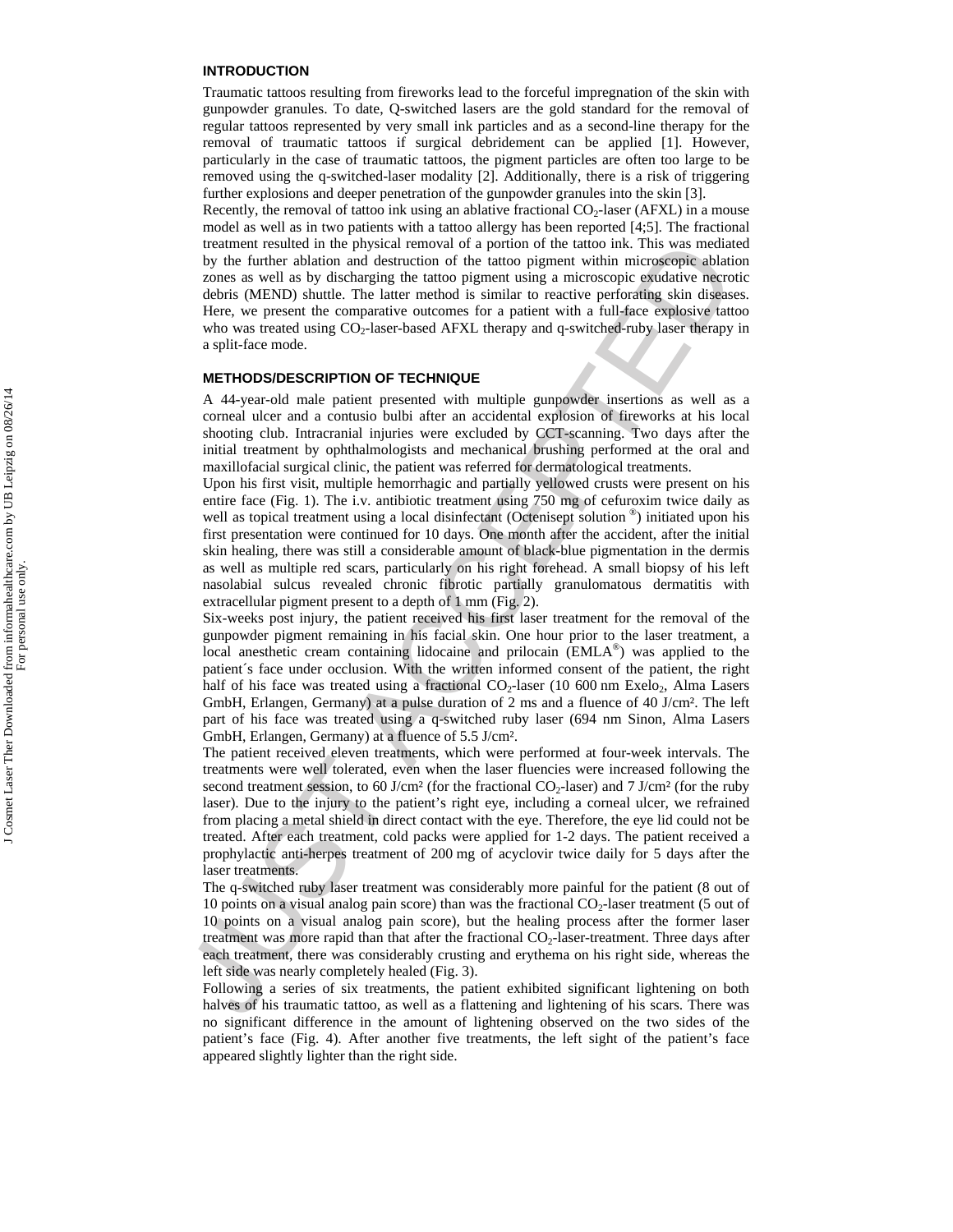#### **DISCUSSION**

Q-switched lasers are first-line options for treating iatrogenic skin pigmentation after debridement, if possible, has been performed. Q-switched laser therapy causes the targeted destruction of small tattoo ink particles using the mechanism of selective photothermolysis [6]. The tattoo ink is removed by phagocytes and eliminated through trans-epidermal and/or lymphatic transport. However, in the case of traumatic tattoos, the size of the explosive particles might be too large to achieve complete removal.

In contrast, fractional ablative laser therapy causes the creation of thousands of small channels in the skin called microscopic treatment zones (MTZs) or "tors" (temporary openings of the epidermal barrier, tors = German for "gates") that heal without any scarring. In addition, there is a specific spatiotemporal sequence of wound healing after AFXL treatment that is characterized by a stereotypical inflammation process involving the expression of various cytokines and heat-shock proteins, as well as an active trans-dermal elimination mechanism (Fig. 5) that discharges debris in addition to foreign bodies similar to those seen in perforating dermatoses [7].

In addition, there is a specific spation<br>propherical states and space of wound healing after APS and the states<br>of two access function process involving the results of two states of<br>proposition of various cytologies and b Data obtained using an animal model demonstrated the potential of fractional ablative  $CO<sub>2</sub>$ lasers to remove tattoo pigments to a certain extent [5]. The histological assessment in this study showed the removal and destruction of tattoo pigment in the microscopic ablation zones and subsequent discharge of the tattoo pigment in exudative necrotic debris. The clinical removal of tattoo pigment using a combination treatment with a fractional erbium:YAG laser and a q-switched-ruby laser was reported for two patients who had developed an allergy to their tattoo [4]. In addition to the greater extent of tattoo removal, fewer side effects were reported after a combinatorial treatment with a q-switched ruby laser and an ablative fractional laser [8]. Moreover, in addition to lightening tattoos, fractional CO2-laser therapy also softens and smoothes the accompanying scars. Patients with traumatic tattoos could therefore also benefit from an aesthetic enhancement of their concomitant scars. In contrast, q-switched ruby laser treatments are known to carry the risk of significant scaring [6].

This study demonstrated that ablative fractional treatment appeared to be as effective as the standard ruby laser therapy during the first series of treatments (up to the sixth treatment) to remove particles that were in the skin as the result of a traumatic tattoo. After six treatments, there appeared to be an advantage in using the q-switched-ruby laser. This result might be attributed to the remaining pigment particles being small. The potential of fractional laser removal of traumatic tattoos will be addressed in future studies.

J Cosmet Laser Ther Downloaded from informahealthcare.com by UB Leipzig on 08/26/14<br>For personal use only. J Cosmet Laser Ther Downloaded from informahealthcare.com by UB Leipzig on 08/26/14 For personal use only.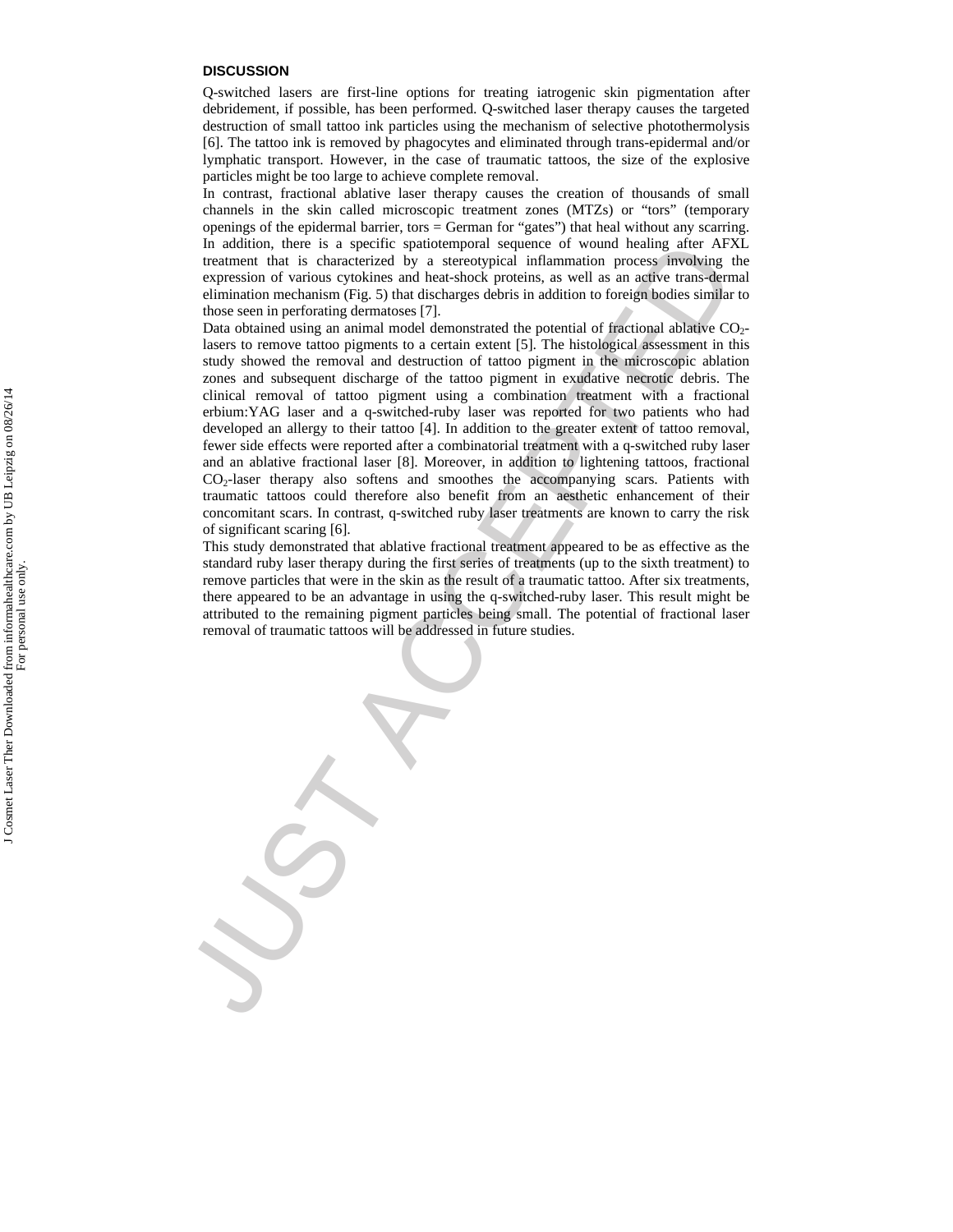#### **References**

- 1 Mao JC, DeJoseph LM: Latest innovations for tattoo and permanent makeup removal. Facial Plast Surg Clin North Am 2012;20:125-34, v.
- 2 Kent KM, Graber EM: Laser tattoo removal: a review. Dermatol Surg 2012;38:1-13.
- 3 Taylor CR: Laser ignition of traumatically embedded firework debris. Lasers Surg Med 1998;22:157-158.
- 4 Ibrahimi OA, Syed Z, Sakamoto FH, Avram MM, Anderson RR: Treatment of tattoo allergy with ablative fractional resurfacing: a novel paradigm for tattoo removal. J Am Acad Dermatol 2011;64:1111-1114.
- 5 Wang CC, Huang CL, Sue YM, Lee SC, Leu FJ: Treatment of cosmetic tattoos using carbon dioxide ablative fractional resurfacing in an animal model: a novel method confirmed histopathologically. Dermatol Surg 2013;39:571-577.
- 1996/24717-130<br>
2004 Schimmic OA, Speel 2, Sakarnoto FH, Avram MM, Anderson RR: Treatment of tast<br>
altery with ablative fractional resurrating: a novel paradigm for tattoo removed<br>
Am Accel Dermotol 2011-641111-1114.<br>
5 Wa 6 Anderson RR, Margolis RJ, Watenabe S, Flotte T, Hruza GJ, Dover JS: Selective photothermolysis of cutaneous pigmentation by Q-switched Nd: YAG laser pulses at 1064, 532, and 355 nm. J Invest Dermatol 1989;93:28-32.
	- 7 Paasch U: Fraktionale Laser: Wunsch und Wirklichkeit; 2013, pp 257-262.
	- 8 Weiss ET, Geronemus RG: Combining fractional resurfacing and Q-switched ruby laser for tattoo removal. Dermatol Surg 2011;37:97-99.
	- 9 Paasch U: Dermatologische Lasertherapie I: Fraktionale Laser; in Bodendorf O, Grunewald S, (eds): KVM, 2011.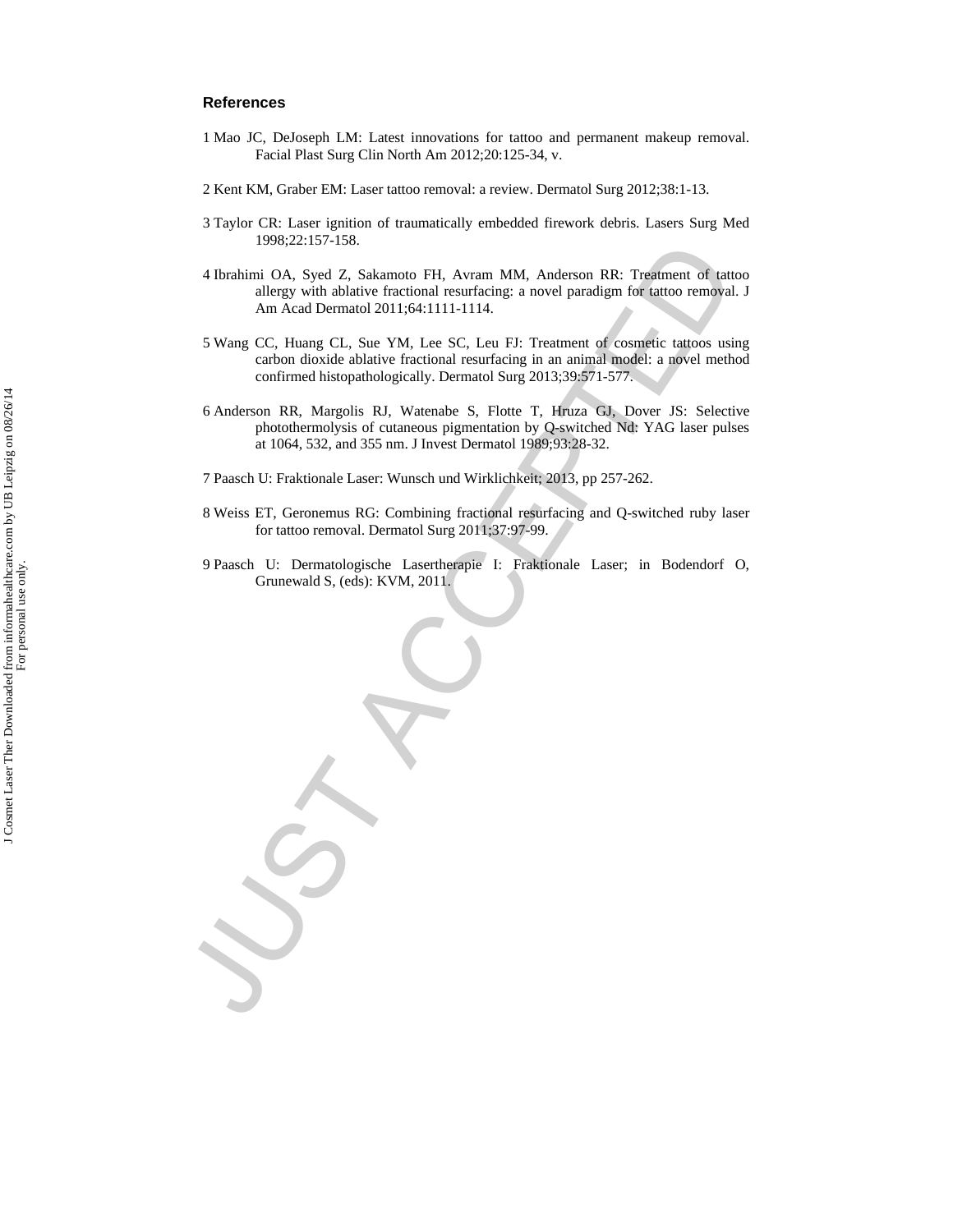FIGURE LEGENDS



Figure 1. Patient on days two (A), eight (B) and thirty (C) after the injury.



Figure 2. Lower- (A) and higher-magnification (B) images of a skin biopsy of the left nasolabial sulcus, showing areas filled with large black particles surrounded by inflammatory infiltrates, foreign-body granulomatosis, and fibrosis.



Figure 3. Patient three days after laser treatments, with widespread crusting on the right side of his face (A,B,C), which represented the active expulsion of MEND.